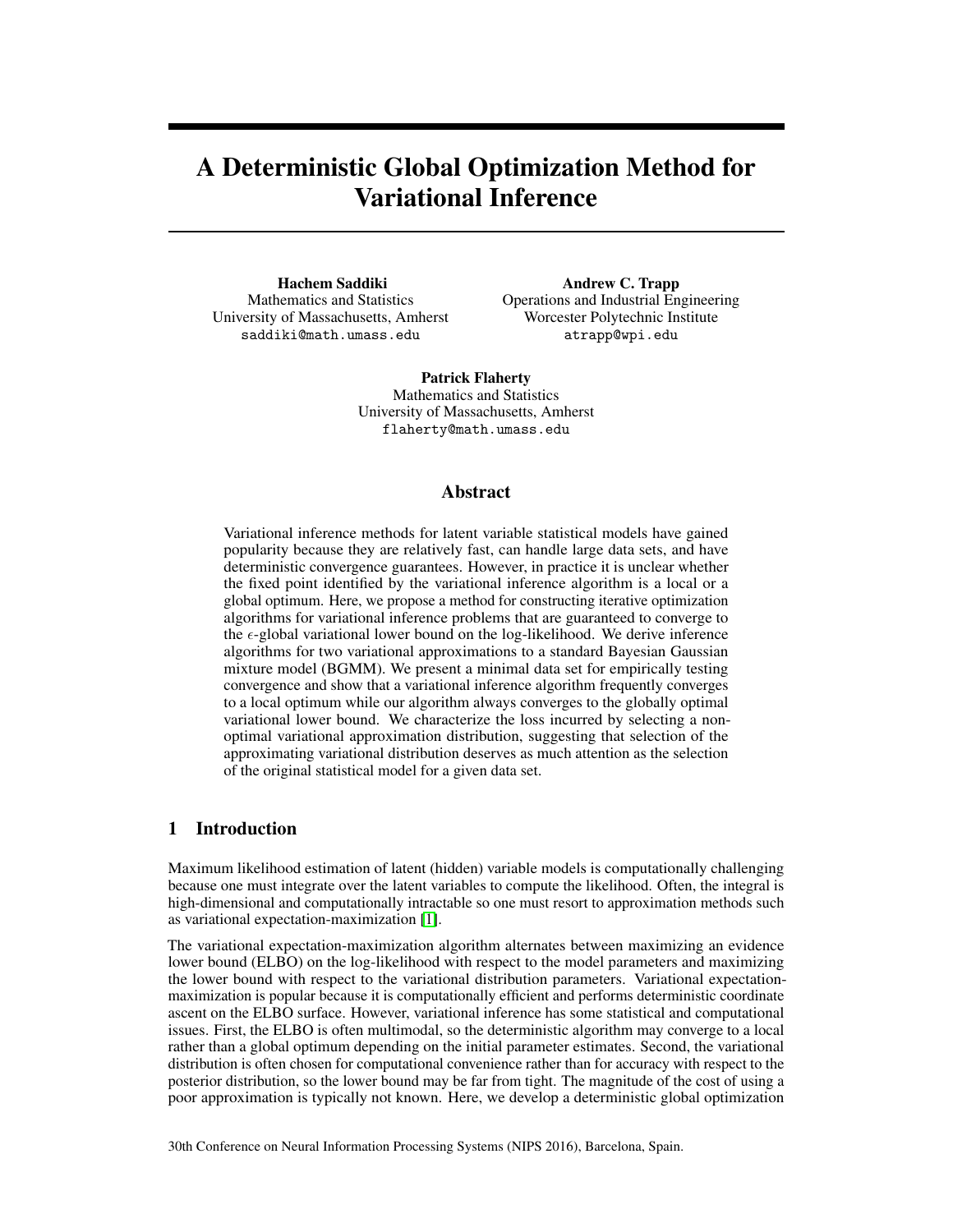algorithm for variational inference to address the first issue and quantify the optimal ELBO for an example model to address the second issue.

## 2 GOP Variational Inference

The general Global OPtimization (GOP) algorithm was first developed by Floudas et. al. [\[4,](#page-3-1) [5,](#page-4-0) [3\]](#page-3-2). They extended the decomposition ideas of Benders [\[2\]](#page-3-3) and Geoffrion [\[7\]](#page-4-1). While the framework has been successfully used for problems in process design, control, and computational chemistry, it has not, to our knowledge, been applied to statistical inference.

Here, we apply the GOP algorithm for variational inference in hierarchical exponential family models. In Section [2.1,](#page-1-0) we state the problem conditions necessary for the GOP algorithm. Then, we briefly review the mathematical theory for the GOP algorithm in Section [2.2.](#page-2-0) The review of the GOP algorithm in this section is not novel and necessarily brief. A more complete presentation of the general algorithm can be found in [\[3\]](#page-3-2).

#### <span id="page-1-0"></span>2.1 Problem Statement

<span id="page-1-1"></span>GOP addresses biconvex optimization problems that can be formulated as

$$
\min_{\alpha,\beta} f(\alpha,\beta)
$$
\n
$$
\text{s.t. } g(\alpha,\beta) \le 0
$$
\n
$$
h(\alpha,\beta) = 0
$$
\n
$$
\alpha \in A, \beta \in B,
$$
\n
$$
(1)
$$

where A and B are convex compact sets, and  $g(\alpha, \beta)$  and  $h(\alpha, \beta)$  are vectors of inequality and equality constraints respectively. We require the following conditions on [\(1\)](#page-1-1):

- 1.  $f(\alpha, \beta)$  is convex in  $\alpha$  for every fixed  $\beta$ , and convex in  $\beta$  for every fixed  $\alpha$ ;
- 2.  $q(\alpha, \beta)$  is convex in  $\alpha$  for every fixed  $\beta$ , and convex in  $\beta$  for every fixed  $\alpha$ ;
- 3.  $h(\alpha, \beta)$  is affine in  $\alpha$  for every fixed  $\beta$ , and affine in  $\beta$  for every fixed  $\alpha$ ;
- 4. first-order constraints qualifications (e.g. Slater's conditions) are satisfied for every fixed  $β$ .

If these conditions are satisfied, we have a biconvex optimization problem and we can use the GOP algorithm to find the  $\epsilon$ -global optimum.

Partitioning and Transformation of Decision Variables Variational inference is typically formulated as an alternating coordinate ascent algorithm where the evidence lower bound is iteratively maximized with respect to the model parameters and the variational distribution parameters. However, the objective function construed under that partitioning of the decision variables is not necessarily biconvex. Instead, we consider all of the decision variables (model parameters and variational parameters) in the variational inference optimization problem jointly. Then, we are free to partition variables as we choose to ensure the GOP problem conditions are satisfied.

One may be able to transform variables in the original variational optimization problem, adding equality constraints as necessary, to satisfy the GOP problem conditions. For larger problems and more complex models, the partitioning of the decision variables may not be apparent. Hansen [\[8\]](#page-4-2) proposed an algorithm to bilinearize quadratic and polynomial function problems, rational polynomials, and problems involving hyperbolic functions.

Biconvexity for Exponential Family Hierarchical Latent Variable Models The variational EM problem is a biconvex optimization problem under certain conditions. We cast the variational EM problem into a biconvex convex optimization form by partitioning the model parameters,  $\phi$ , and the variational parameters  $\xi$  into  $\alpha$  and  $\beta$  such that the GOP conditions are satisfied. All of the functions are analytical and differentiable.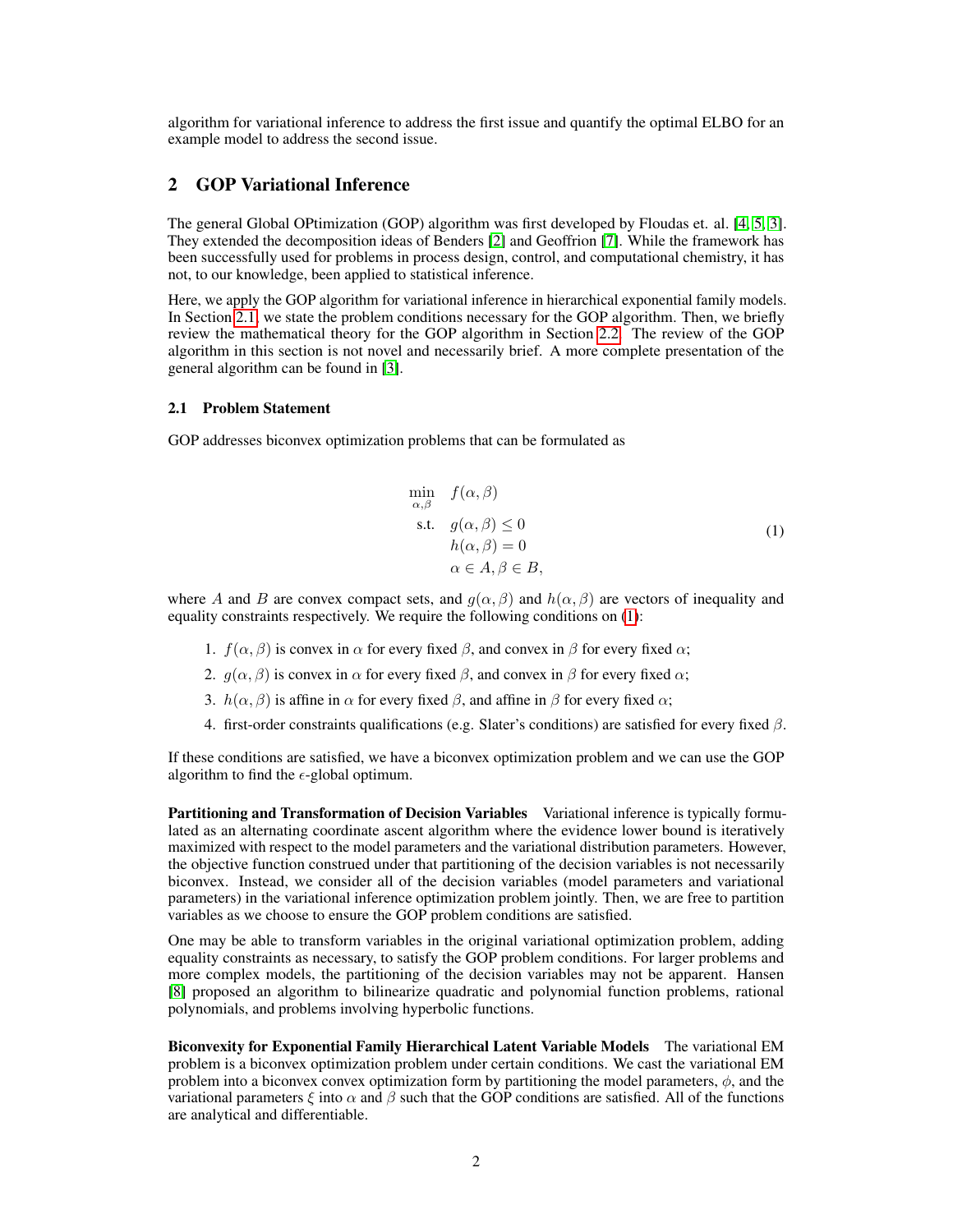#### <span id="page-2-0"></span>2.2 GOP Theory

Projection We can cast the original optimization problem [\(1\)](#page-1-1) as inner and outer optimization problems using a *projection* of the problem onto the space of  $\beta$  variables:

<span id="page-2-1"></span>
$$
\min_{\beta} \qquad v(\beta) \n\text{s.t.} \qquad v(\beta) = \qquad \min_{\alpha \in A} f(\alpha, \beta) \n\text{s.t.} \quad g(\alpha, \beta) \le 0 \n\qquad h(\alpha, \beta) = 0
$$
\n
$$
\beta \in B \cap V
$$
\n(2)

where  $V = \{\beta : h(\alpha, \beta) = 0, g(\alpha, \beta) \le 0\}$  for some  $\alpha \in A$ .

For a given  $\beta^t$ , the inner minimization problem in [\(2\)](#page-2-1) is called the primal problem. Therefore, the function v(β) can be defined for a set of solutions of the primal problem for different values of β. However, the last two conditions in [\(2\)](#page-2-1) define an implicit set of constraints making the solution of the problem difficult.

Relaxed Dual Problem Dropping the last two constraints gives a relaxed dual problem,

<span id="page-2-2"></span>
$$
\min_{\beta \in B, v_B} v_B
$$
\n
$$
\text{s.t.} \quad v_B \ge \min_{\alpha \in A} L(\alpha, \beta, \lambda, \mu) \quad \mu \ge 0, \ \lambda
$$
\n
$$
(3)
$$

where  $v_B \in \mathbb{R}$  and the Lagrange function for the primal problem is

$$
L(\alpha, \beta, \lambda, \mu) = f(\alpha, \beta) + \mu^{\top} g(\alpha, \beta) + \lambda^{\top} h(\alpha, \beta)
$$

We call the minimization problem in [\(3\)](#page-2-2) the *inner relaxed dual problem*.

In summary, the primal problem contains *more* constraints than the original problem because  $\beta$  is fixed and so provides an *upper bound* on the original problem. The relaxed dual problem [\(3\)](#page-2-2) contains *fewer* constraints than the original problem and so provides a *lower bound* on the original problem. Because the primal and relaxed dual problems are formed from an inner-outer optimization problem, they can be used to form an iterative alternating algorithm to determine the global solution of the original problem. For the rest of the mathematical development, we make the algorithm iterations explicit by introducing a t index. The key here is that information is passed from the primal problem to the dual problem through the Lagrange multipliers,  $\{\lambda^t, \mu^t\}$ , and information is passed from the dual problem to the primal problem through the optimal dual variables,  $\beta^t$ .

## 3 Bayesian Gaussian Mixture Model - Point Mass Approximation

Here, we consider a variant of the Gaussian mixture model where the cluster mean is endowed with a Gaussian prior. We consider the variational model for the posterior distribution to be a point mass function for discrete latent random variables and a Dirac delta function for continuous random variables. Variational expectation-maximization with a point-mass approximating distribution is exactly classical expectation-maximization [\[6,](#page-4-3) p 337].

#### 3.1 GOP Algorithm Derivation

Model Structure A Gaussian mixture model with a prior distribution on the cluster means is

$$
M_k|\Gamma \sim \text{Gaussian}(0, \Gamma) \text{ for } k = 1, ..., K,
$$
  
\n
$$
Z_i|\pi \sim \text{Categorical}(K, \pi), \text{ for } i = 1, ..., N,
$$
  
\n
$$
Y_i|Z_i, M \sim \text{Gaussian}(m_{z_i}, 1), \text{ for } i = 1, ..., N,
$$
 (4)

with model parameters  $\phi \triangleq {\pi, \Gamma} = {\pi_1, \dots, \pi_K, \Gamma}$ , unobserved/latent variables  $\{Z, M_1, \ldots, M_K\}$ , and observed variable  $Y = y$ .

Our inferential aim is the joint posterior distribution  $Z_i, M \mid Y_i, \hat{\phi}$ , for  $i = 1, \ldots, N$ , where  $\hat{\phi}$  is the maximum likelihood parameter estimate. The log likelihood for the model is  $l_p(\phi) \triangleq \log f(y|\phi)$ .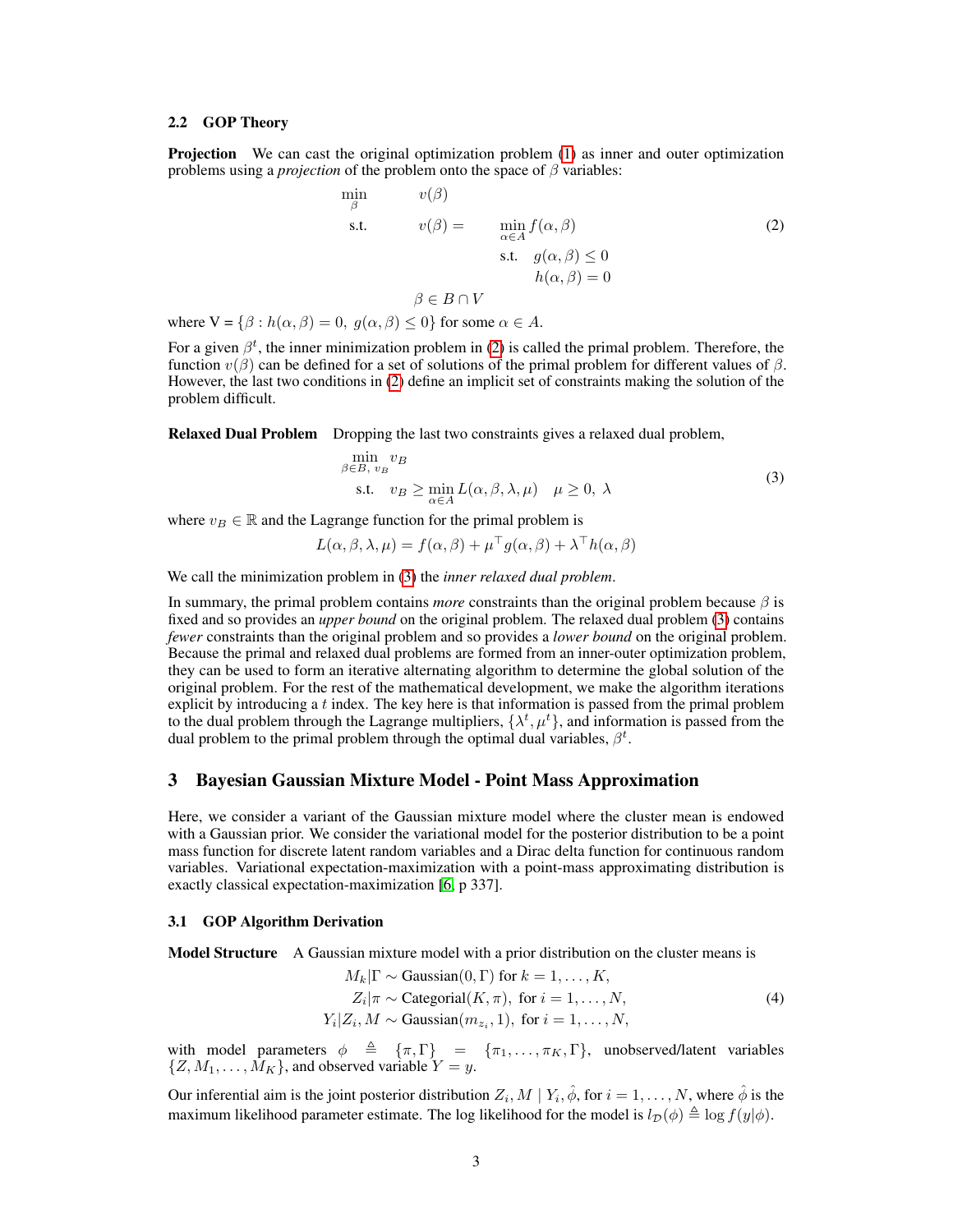#### 3.2 Experimental Results

Here, we examine the convergence of the upper and lower bounds on the ELBO for a small data set:  $y = (-10, -10, 5, 25)$ . We find that this minimal data set is useful for testing inference algorithms for the (Bayesian) Gaussian mixture model. This data set has two properties that promote local optima – repeated observations and outliers.

Convergence Experiment We examined the optimum ELBO values for GOP and variational EM (VEM) by randomly drawing initial model and variational parameters and running each algorithm to convergence. We drew 100 random initial values and observed that variational EM converged to a sub-optimal local fixed point in 87% of the trials while GOP converged to the global optimum in 100% of the trials. We verified the global optimal value using BARON, an independent global optimization algorithm [\[10,](#page-4-4) [11\]](#page-4-5). These results show that GOP, empirically, always converges to the global optimum. The VEM algorithm failed to converge to the global optimum more often than it succeeded. Figure [1](#page-3-4) shows the VEM and GOP iterations with time along the x-axis and the ELBO along the y-axis for two random seeds. In Figure [1a](#page-3-4) VEM converges to a local optimum and is outside the bounds provided by GOP. Figure [1b](#page-3-4) shows a case where VEM converged to the global optimum. The locally optimal ELBO is -108.86 and the globally optimal ELBO is -84.04. These results quantify and agree with anecdotal evidence in the literature [\[9\]](#page-4-6).

<span id="page-3-4"></span>

(a) GOP iterations for a parameter initialization where VEM converges to a *local* optimum.

(b) GOP iterations for a parameter initialization where VEM converges to a *global* optimum.

Figure 1: Comparison of GOP, VEM, and BARON for two random initializations.

## 4 Bayesian Gaussian Mixture Model - Gaussian Approximation

In this section we explore the quality of the approximation provided by two different variational models for the Bayesian Gaussian mixture model - a point mass distribution and a Gaussian distribution. We ran GOP, adapted to both approximations, using the small data set described. The globally optimal ELBO for point mass approximation and for Gaussian approximation is -84.04 and -82.75, respectively. We observe that the globally optimal ELBO for Gaussian approximation is higher than that of point mass approximation. This result shows that we do indeed incur a loss in accuracy when selecting a sub-optimal approximating distribution suggesting that careful consideration must be made when choosing an approximating distribution.

#### References

- <span id="page-3-0"></span>[1] Matthew J Beal and Zoubin Ghahramani. The variational bayesian em algorithm for incomplete data: with application to scoring graphical model structures. *Bayesian Statistics*, 7, 2003.
- <span id="page-3-3"></span>[2] J. F. Benders. Partitioning procedures for solving mixed-variables programming problems. *Computational Management Science*, 2(1):3–19, January 1962.
- <span id="page-3-2"></span>[3] Christodoulos A Floudas. *Deterministic Global Optimization*. Theory, Methods and Applications. Springer US, 2000.
- <span id="page-3-1"></span>[4] Christodoulos A Floudas and V Visweswaran. A global optimization algorithm (gop) for certain classes of nonconvex nlps—i. theory. *Computers & chemical engineering*, 14(12):1397–1417, December 1990.